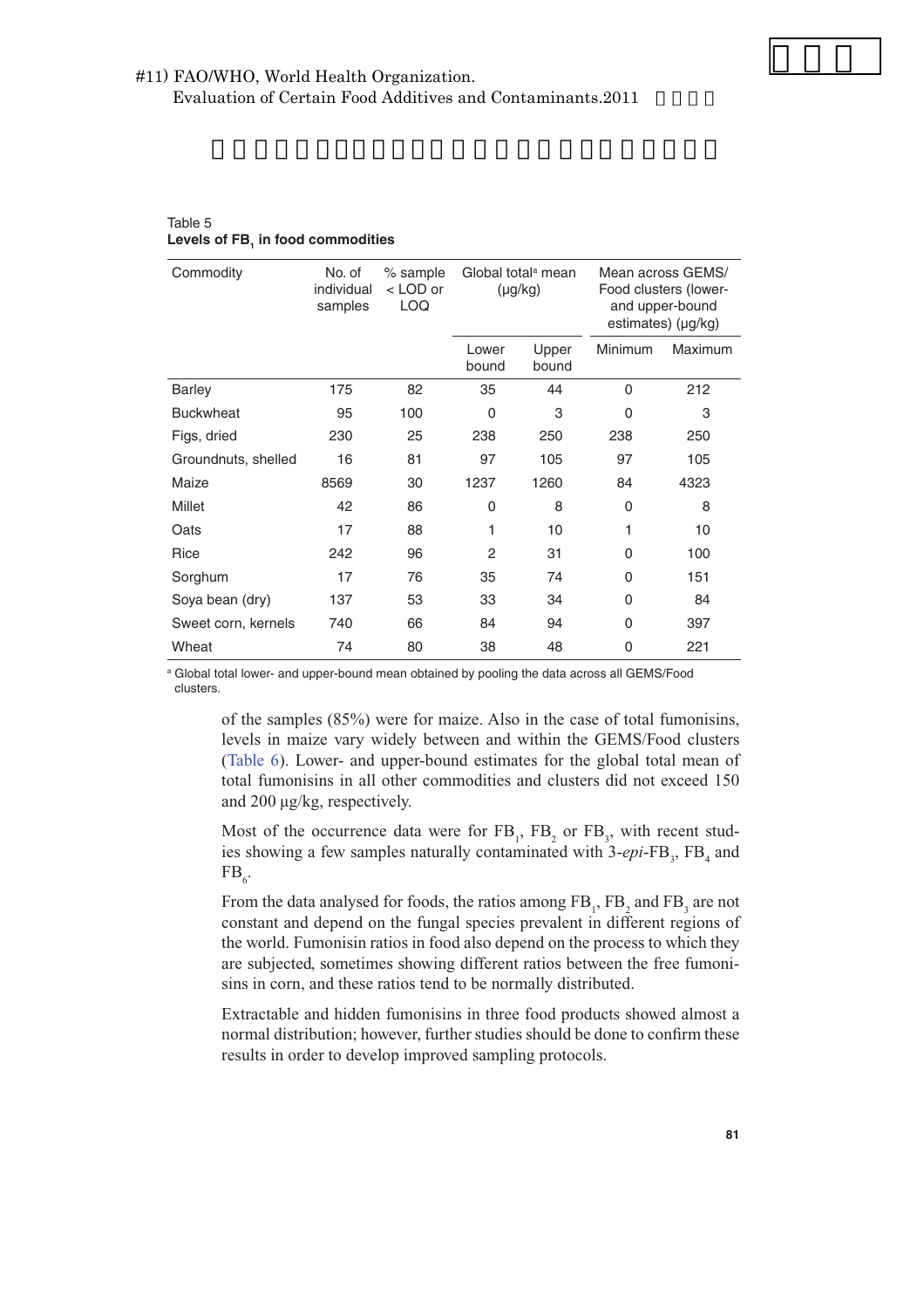| Commodity              | No. of<br>individual<br>samples | Global total <sup>a</sup> mean<br>$(\mu g/kg)$ |                | Mean across GEMS/Food clusters<br>(lower- and upper-bound estimates)<br>$(\mu g/kg)$ |         |  |
|------------------------|---------------------------------|------------------------------------------------|----------------|--------------------------------------------------------------------------------------|---------|--|
|                        |                                 | Lower<br>bound                                 | Upper<br>bound | Minimum                                                                              | Maximum |  |
| <b>Barley</b>          | 123                             | 51                                             | 102            | $\Omega$                                                                             | 340     |  |
| <b>Buckwheat</b>       | 96                              | $\mathbf{0}$                                   | 10             | $\Omega$                                                                             | 10      |  |
| Maize                  | 10759                           | 1651                                           | 1681           | 174                                                                                  | 5921    |  |
| Millet                 | 42                              | 0                                              | 18             | $\Omega$                                                                             | 18      |  |
| Oats                   | 26                              |                                                | 23             | $\Omega$                                                                             | 200     |  |
| Rice                   | 207                             | 1                                              | 59             | $\Omega$                                                                             | 104     |  |
| Soya bean (dry)        | 106                             | 6                                              | 11             | $\Omega$                                                                             | 30      |  |
| Sweet corn,<br>kernels | 939                             | 131                                            | 164            | 0                                                                                    | 549     |  |
| Wheat                  | 94                              | 0                                              | 29             | 0                                                                                    | 200     |  |

Table 6 **Levels of total fumonisins in food commodities**

a Global total lower- and upper-bound mean obtained by pooling the data across all GEMS/Food clusters.

The Committee was requested by CCCF to evaluate the co-occurrence, in food and feed, of fumonisins with other mycotoxins. However, this evaluation could not be performed by the Committee, because only aggregated data were available. Levels of fumonisins and other mycotoxins must be available at the level of the individual analytical sample for such an assessment to be conducted.

## *Levels and patterns of contamination in feed*

Information on the natural occurrence of fumonisins in feed materials was drawn from data received from a number of countries (Brazil, China, Japan, Norway, South Africa and Uruguay), results submitted by member states of the EU through EFSA (Belgium, Estonia, France, Hungary, Lithuania, the Netherlands and Slovakia), one commercial feed supplier and published surveys.

Data on a total of 19 631 samples of cereals intended for feed production, silage and finished feed were considered. The ratios between levels of each fumonisin to the sum of fumonisins  $(FB_1 + FB_2 + FB_3)$  varied for different countries, mostly due to different fungal prevalence.

The log-normal distribution provides an adequate fit for  $FB<sub>1</sub>$  and total fumonisins based on the data provided by Japan.